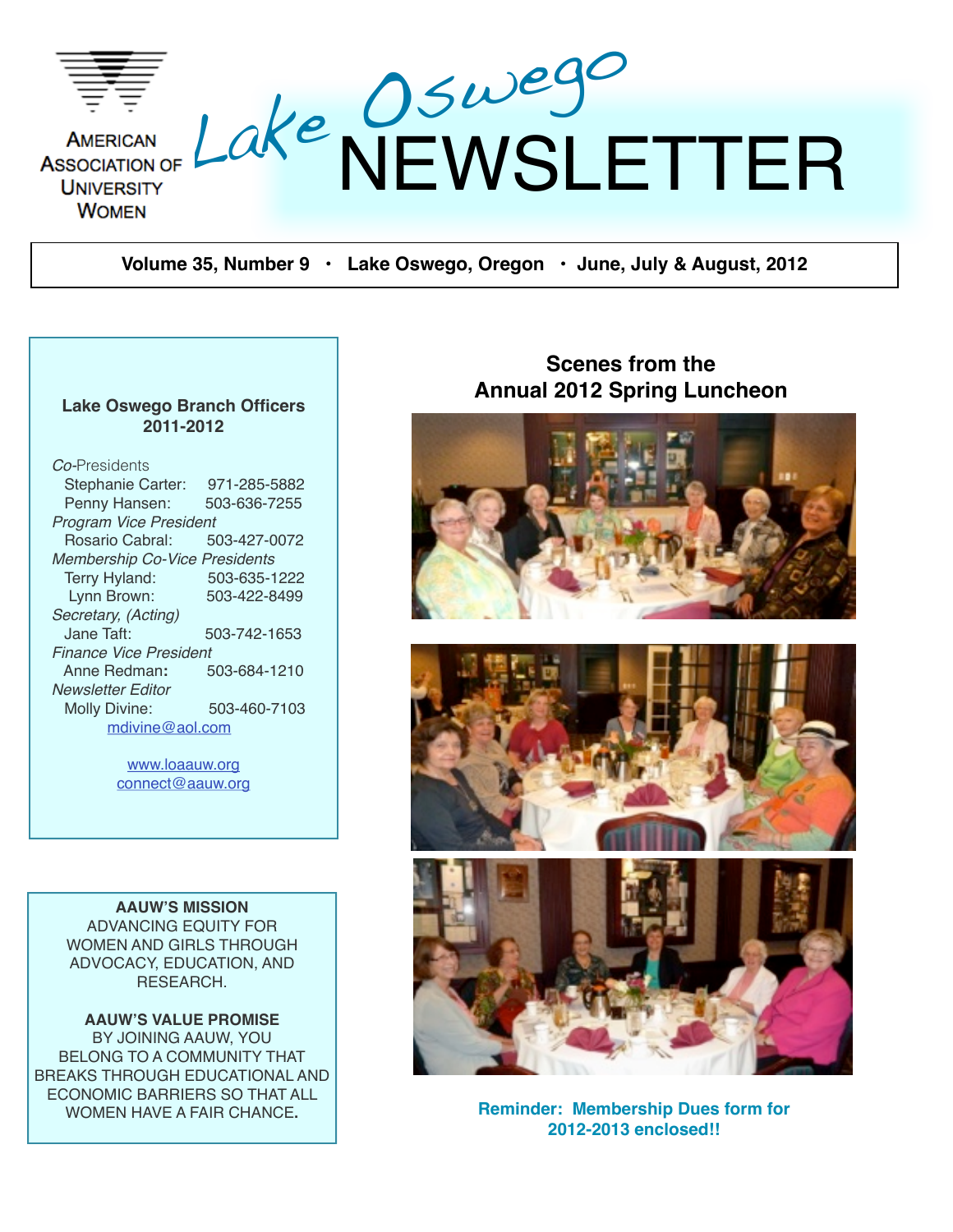

### **BRANCH BUZZ Stephanie Carter, Co-President**

#### **Our interest groups are stellar!**

As we wind down the AAUW year, I would like to take a moment to thank our Interest Group Coordinator, Susan Kingzett, and each of the ladies who has served as a chair or a co-chair of our eleven interest groups. One of the qualities that sets our branch apart is the strength of our interest groups – both in terms of breadth and active participation.

Our branch hosts four different book groups! Most of these groups will meet this summer to select the books for next year. I look forward to the very congenial potluck luncheon that follows the selection of the books for the Fourth Thursday group. Thank you to the following group chairs: Dixie Kroupa, Irene Romero, Ann Keddie, Bettirae Willis, Sandra Hoover and Suzanne Kaveckis.

Members have an opportunity to become better acquainted over a tasty meal when attending one or both of the two dinner groups: Delightful Dining and Eat Ethnic. Thank you to Jane Taft and Susan Hornung for chairing these groups.

"Gamers" may get their fix at one of two bridge groups: Laff A Lot or 4th Wednesday. Thank you to Betty Hittle and Susan Hornung for chairing these groups.

Two of the groups meet at irregular intervals based upon the opportunities available. Thank you to Betty Barber for hosting the Portland Center Stage group and Susan Kingzett for hosting the Exploring Our Northwest group.

Soon I will email out a survey to the Movie Group, which I chair, to gather their input on the selection of movies for the coming months. This year we've attended foreign films, movies based on books, and action/adventure films.

In my opinion, the very best thing about our interest groups is that a member may join as many as she wishes and her other time commitments allow!

If you have an idea for a new interest group, and would like to participate in establishing the group, please contact Susan Kingzett. Here contact information is available in the directory.

While some of the branch activities will wind down for the summer, other activities will continue. These activities are listed on the calendar in this newsletter.

### **Chelsea Hicks Foundation**

If you attended the Luncheon and Installation of Officers on May 19, you had the opportunity to hear a touching presentation by Alison Hicks. The Chelsea Hicks Foundation grew out of Alison's experiences with hospitalized children as she went through months of cancer treatment with her own daughter. At 3-years old, Chelsea was diagnosed with cancer. Sadly, she passed away at age 5. However, her legacy lives on in the efforts of the Foundation that bears her name to provide entertainment – and a few moments of forgetfulness – for children who are hospitalized for cancer and other illnesses. The Foundation has a traveling closet that is wheeled right into the hospital ward. Children are allowed to select (and keep) a costume. Once dressed in their costumes, the children who are able parade through the hallway and then enjoy a snack and craft. Each year the Foundation hosts a Masquerade Ball as a fundraiser This year the Ball will be held on October 20, 2012. For more information, check out their website at [http://](http://chelseahicksfoundation.org) [chelseahicksfoundation.org/](http://chelseahicksfoundation.org).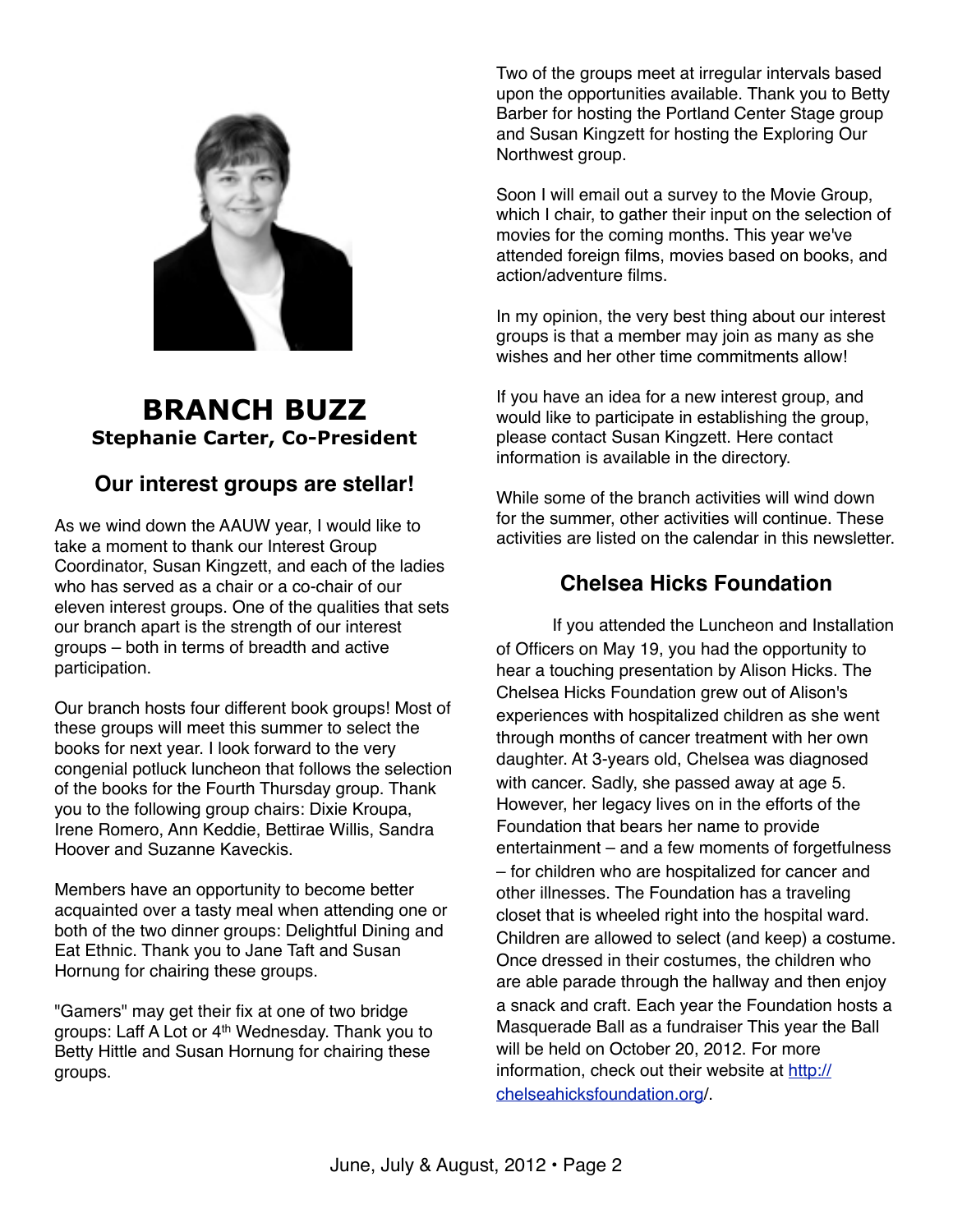# **Recap of the May Luncheon**

On Saturday, May 19 we were blessed with a beautiful day for our annual luncheon and installation of officers. It was held at the Lake Oswego Country Club. Alison Hicks from the Chelsea Hicks Foundation was our keynote speaker. Our branch members donated various art supplies, puzzles, etc. to help entertain the teens who are in stressful medical situations.

During our meeting following the luncheon we acknowledged the efforts, ideas and time commitments of our outgoing board members. We thank each of you for helping our chapter flourish: Lynn Brown and Terry Hyland as Membership co-Vice Presidents, Bettirae Willis as Secretary and Molly Divine as Newsletter Editor.

For the installation of our elected and appointed officers Jane Lancaster, the Oregon AAUW Program VP, conducted the initiation. We welcome and look forward to meeting with each of them on the board and in our various activities. Please greet Ginny McNees, Program co-Vice President; Annie Arkebauer, Membership; Anne Redman, Finance Vice President; Jane Taft, Secretary. Since Annie and Ginny were unable to attend, they will be installed at our September branch meeting.

We were pleased to announce two newly appointed board positions. Terry Hyland, will be our new Newsletter Editor. Robi Ingram-Rich has agreed to be our Public Policy Coordinator. We welcome both of you.

Judy Hale, AAUW Funds officer, accepted two awards from the AAUW of Oregon, presented by Jane Lancaster. One was in recognition to the Lake Oswego Branch as the #6 branch in the state for per capita contributions to the AAUW Legal Advocacy Fund. The second one was for us as the #7 branch in the state for total contributions to the AAUW Legal Advocacy Fund. Through our donations we collected a total of \$2440 for AAUW Funds.

Another fine honor went to Molly Divine. She received the large branch award for our branch newsletter from the AAUW of Oregon. This included a gift certificate for one free AAUW of Oregon state dues. We are so grateful to Molly for her creativity and time in producing our newsletter for the last three years. Thank you. Your presence on the board will be missed

Even though Ann Keddie was unable to attend, she was recognized for her wonderful development and promotion of our annual April Tea. For at least ten years Ann has presented a tea and then luncheon for

our members and friends. She has donated time, energy and food to make these events a success. She received a tea pot with a potted plant along with our heartfelt thanks.

Of course, Ann could not have done it alone. Many of you have helped through the years to make this Tea a special event. Through the years you have raised around \$6000 for our scholarships. Our thanks go out to all of you. As the saying goes, "We couldn't have done it without you."



#### **Rosario Cabral**

#### **2011 -2012 NAMED GIFT HONOREE AAUW LAKE OSWEGO BRANCH**

 Our Named Gift Honoree is a transfer to Oregon. She and her husband are owners of a business. Her role as a manufacturer's representative includes the representation of several companies who provide products primarily used in the commercial industry. She enjoys the flexibility her job offers, and the opportunity to incorporate her work with travel. She has an MBA from Marylhurst University, is a grandmother, and has family in Texas. In addition to this, she particularly loves to pamper her Bedlington terrier.

 She is a consummate professional and has done a fantastic job as the Program Vice President. She has selected varied and interesting guests, far in advance of each program. She is always willing to pitch in and help at branch meetings with set up and clean up. If she is not traveling for work, she also attends other fundraising functions. She is very creative, imaginative—a real go-getter. She is like a magnet that draws people to her.

 Her church and faith are major foundations in her life. She is active in her church. She is a true woman of Faith, which is integral to who she is.

 We present **Rosario Cabral**, the 2011 – 2012 Named Gift Honoree honored by the Lake Oswego Branch for her commitment and contributions to AAUW. Congratulations!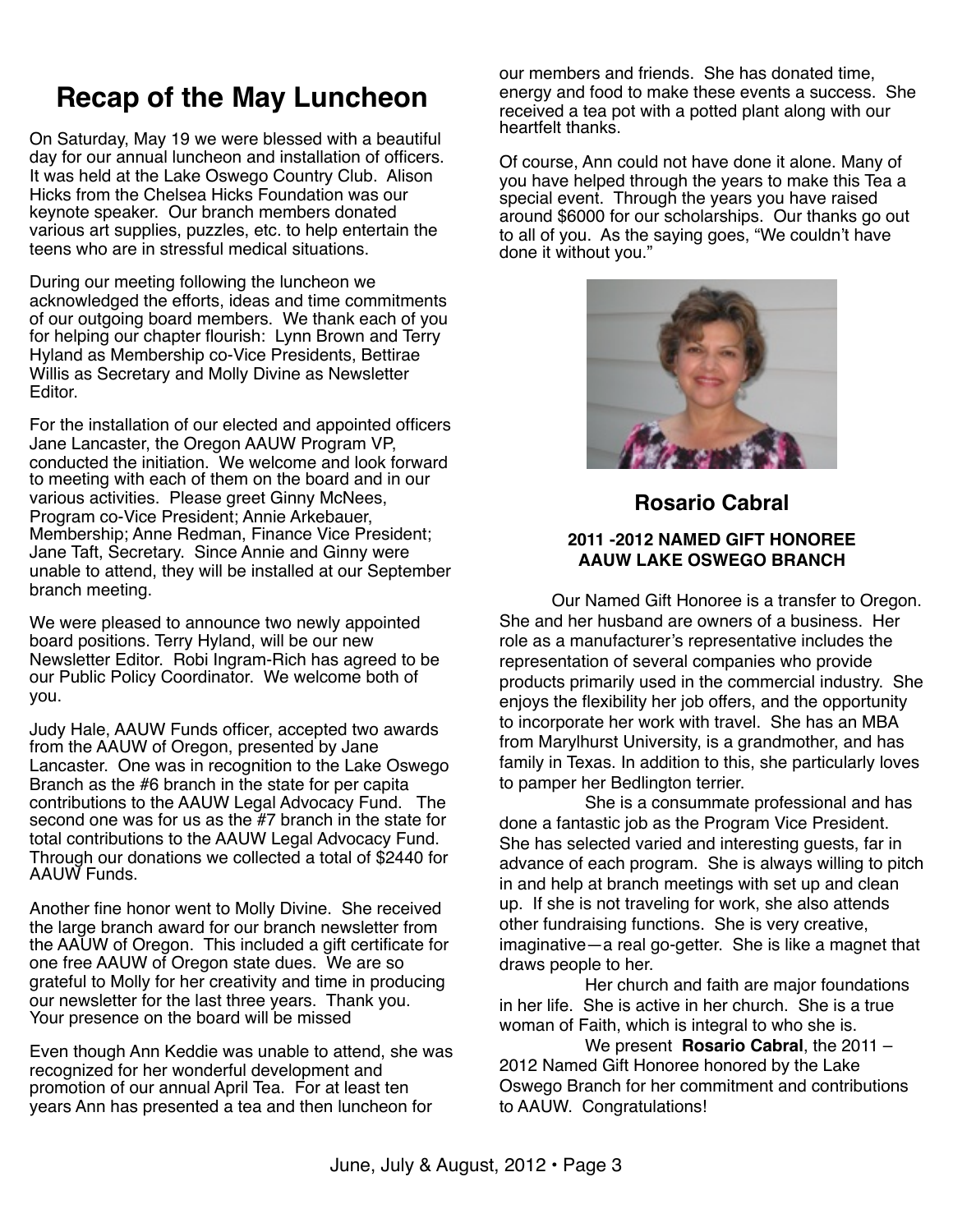# **2012 Oregon AAUW State Convention**

#### Jane Taft

Take a hundred plus women, put them in scenic Pendleton on one of the first beautiful weekends of the year, and what happens? If the women are delegates to the AAUW Oregon State Convention, they sequester themselves in the Red Lion Hotel and spend a lot of time meeting, talking, eating, talking, listening to speakers and, just for a change, talking!

Susan Hornung, Penny Hansen and I were the representatives of the Lake Oswego Branch who attended convention this year. We drove out together and enjoyed a visit to the Tamástslikt Cultural Institute before getting registered and settling in. The theme for the convention was "Women of the West…Leading the Way " The formal program began with a barbeque dinner (cowboy attire encouraged) at which Kate Brown, Oregon's Secretary of State, delivered the keynote speech for the convention. She honored the 100th Year of Oregon Women's Suffrage and the women of the West who made it possible. Later in the evening, we enjoyed a showing of the PBS movie*, From Cheyenne to Pendleton: The Rise and Fall of the Rodeo Cowgirl.* For this easterner, at least, it was a revealing look at the changing attitudes toward a talented and intrepid group of women, and why women do not currently participate in sanctioned rodeos.

One of the highlights of the Saturday business session was the reelection of the tireless Cynthia Rauscher as president for a second term. There were several important business items on the agenda. After considerable discussion, a \$5 raise in the state dues, the first increase since 1993, was approved. Many of us did not realize that this would take effect immediately, even though some people had already paid their 2012-2013 dues. A proposal to shrink and restructure the State board was approved and referred back to the board for finalization of details. Because of the restructuring, a proposal to create the position of

president-elect was rejected. Some minor changes in the wording of the public policy were approved and some turned down. Penny and I gained new insights into our branch positions by attending counterpart sessions.

Cynthia Miller, the national marketing and communications chief, spoke at the Saturday luncheon on AAUW and the future. The afternoon was filled with a variety of workshops, on topics as varied as negotiations and nutrition, marketing and meetings, web sites and Oregon women. On Saturday evening, many participants dressed up in vintage clothing for a celebration of *Ourselves and the Women Who Came Before Us* at the annual AAUW Funds Banquet and Silent Auction fundraiser. It was an opportunity to share stories of the women who inspired us and to get to know more about the delegates from other branches. Our branch garnered its usual number of recognitions. I was especially pleased to see our newsletter, under the able editorship of Molly Divine, receive the award for the best large branch publication.

After Penny and Susan took a nature walk early Sunday morning, while I attended a guided meditation, everyone gathered for a final brunch. Bobbie Conner, Executive Director of the Tamástslikt Cultural Institute, spoke movingly on *Tribal Women: Balance, Power and Wealth* Tribal women, it emerged, had much more independence and power than did the women in the US states at the turn of the 19<sup>th</sup> century and played an important role in assisting the Lewis & Clark expedition. Bobbie also encouraged us to think about the women in our own families, whose ability to survive and thrive under adverse conditions, have inspired us. It was with some reluctance that, stimulated by our time with a group of intelligent and active women, we said our farewells and returned home.



Jane Taft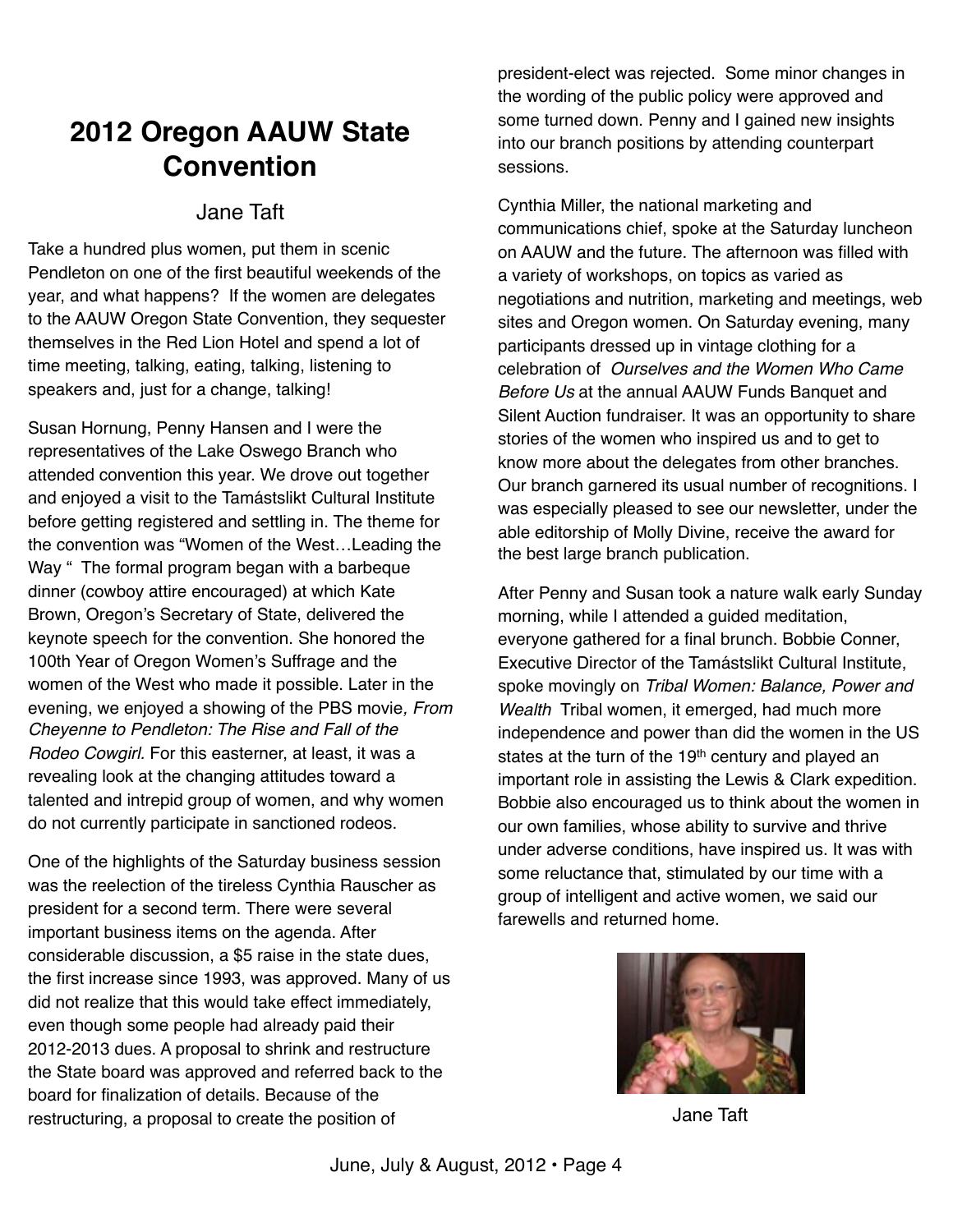# **LO AAUW BOARD MEMBERS FOR 2012 – 2013**

#### **Elected Lake Oswego Branch Officers**

| Co-Presidents                 | <b>Stephanie Carter</b><br>Penny Hansen | 971-285-5882<br>503-636-7255 |
|-------------------------------|-----------------------------------------|------------------------------|
| Program Vice-President        | <b>Rosario Cabral</b>                   | 503-427-0072                 |
|                               | <b>Ginny McNees</b>                     | 503-655-4560                 |
| Membership                    | Annie Arkebauer                         | 503-636-4347                 |
| <b>Finance Vice President</b> | Anne Redman                             | 503-684-1210                 |
| Secretary                     | Jane Taft                               | 503-742-1653                 |
| Immediate Past Co-President   | MaryJo Radosevich                       | 503-650-2428                 |

#### **Appointed Lake Oswego Branch Officers**

| <b>AAUW Funds</b>                  | <b>Judy Hale</b>    | 503-850-4433 |
|------------------------------------|---------------------|--------------|
| Hospitality                        | Sandra Hoover       | 503-635-0952 |
| Inter-branch Council               | Suzanne Kaveckis    | 503-678-1641 |
| <b>Interest Groups Coordinator</b> | Susan Kingzett      | 503-656-5970 |
| <b>Newsletter Editor</b>           | <b>Terry Hyland</b> | 503-635-1222 |
| <b>Public Policy Coordinator</b>   | Robi Ingram-Rich    | 503-699-9425 |
| <b>Public Information</b>          | Joan Waldron        | 503-344-4679 |
| <b>University Liaison</b>          | <b>Carol Cooper</b> | 503-336-0503 |
| <b>Web-Site Coordinator</b>        | open                |              |
| Historian                          | open                |              |

#### Board Meeting Wednesday, June 6, 5:00 - 9:00 pm Home of Penny Hansen

This is a planning session for all current and new board members. Bring your updated materials to hand off to your successor. For ease of planning, dinner will be provided from Baja Fresh at a cost of \$5-\$8 per person. Dessert & drinks will be included.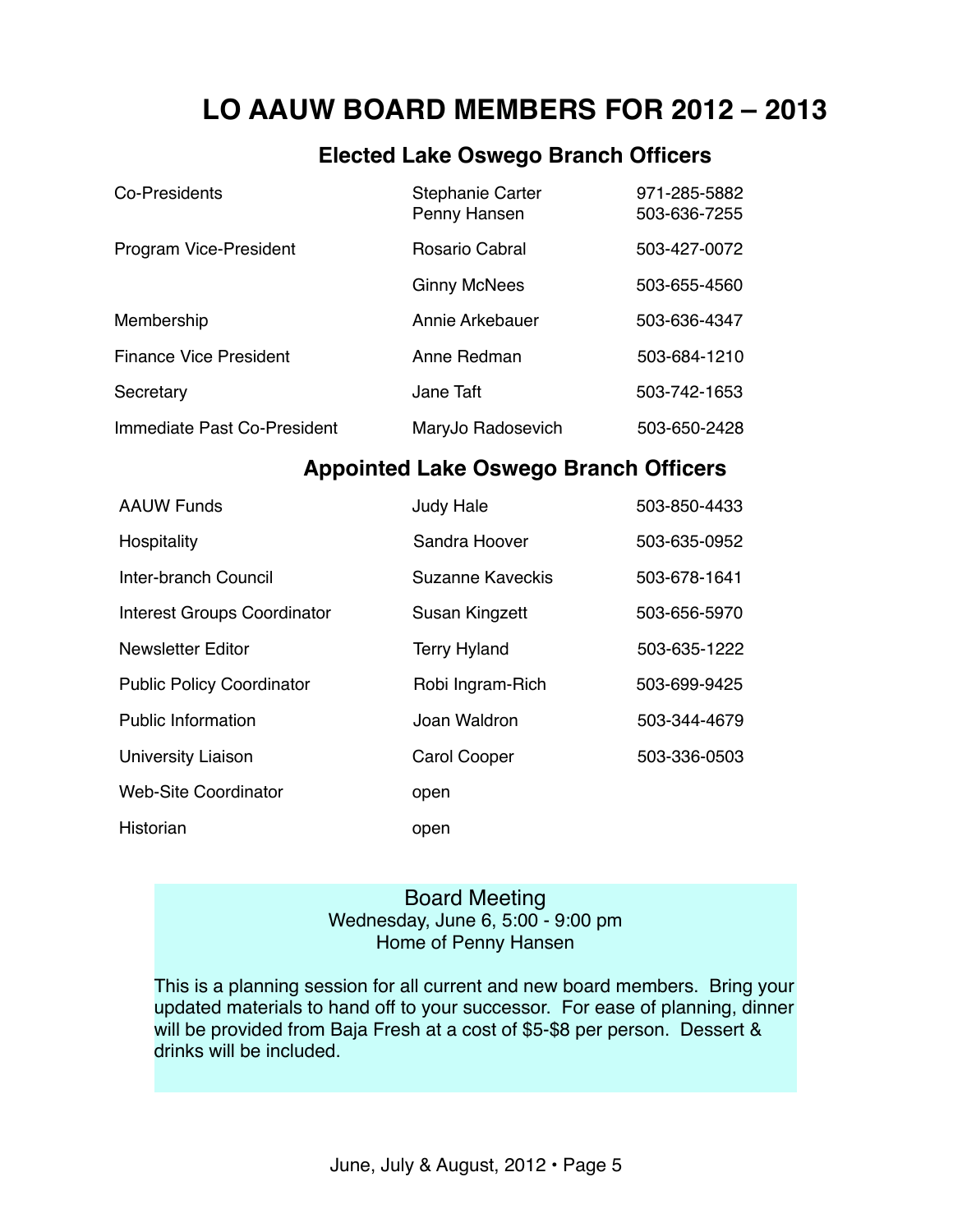#### **Membership Lynn Brown & Terry Hyland**



*AAUW Membership Renewal Deadline - July 1st*

YES. There is a deadline for renewal of AAUW memberships: JULY 1<sup>st</sup>. WHY is there a deadline? Membership and Tresurer's reports are due to AAUW National and State July 1<sup>st</sup>. Special Interest Group chairpersons receive the list of Branch members eligible to participate in the Special Interest Groups, and begin to plan activities for the year. The members' Directory is readied for publication. Once the Directory is published, late memberships necessitate re-formating the directory, at a cost. Phone calls, emails and reminders mailed to members, who have not renewed, take time and effort. A thank you! to members who have renewed for this year and thank you! in advance to members who will renew their memberships by July 1<sup>s</sup>

Recent New Members: The Branch would like to welcome three new members. Ann T. Jordan, Carol I. Bailey and Virginia McNees. They will more formally be introduced in the fall. Hopefully, they will find satisfying activities and become active members

We are ending our two years as co-chairs of membership. The time seemed to speed by and we appreciate the assistance we have had along the way. We each intend to remain active in Branch affairs. Lynn will continue to encourage connections between Marylhurst students, alumni and the Branch; Terry will become the Newsletter editor.





Molly Divine

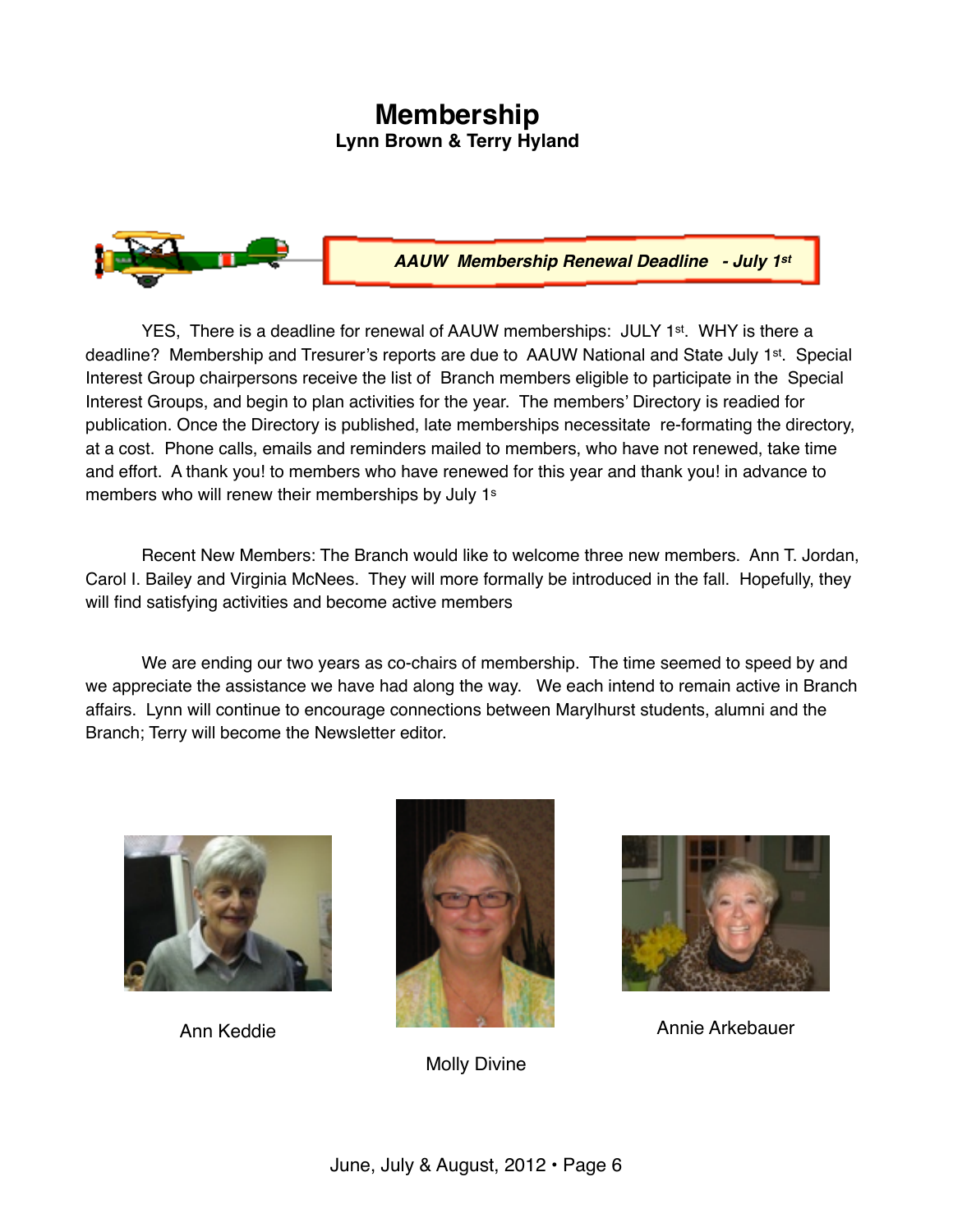#### **AAUW Lake Oswego Branch**

Dues Statement July 1, 2012 to June 30, 2013

| Lbrown@marylhurst.edu, 503-699-6271                                                                                                                          | Please mail your check payable to AAUW Lake Oswego and this form to:                                                                                                                             | Lynn Brown, Marylhurst University Career Services Office, PO Box 261, Marylhurst, Oregon 97036                                                                                                           |
|--------------------------------------------------------------------------------------------------------------------------------------------------------------|--------------------------------------------------------------------------------------------------------------------------------------------------------------------------------------------------|----------------------------------------------------------------------------------------------------------------------------------------------------------------------------------------------------------|
|                                                                                                                                                              |                                                                                                                                                                                                  |                                                                                                                                                                                                          |
| \$49 Association Dues<br>\$16 State Dues<br>\$17 Branch Dues<br>\$82 Total                                                                                   | Please note that \$46 of your annual due is tax deductible.<br>\$3 supports our lobby corps, and \$1 is for the Oregon<br>Newsletter. Your dues may be deductible as a business<br>expense.      |                                                                                                                                                                                                          |
|                                                                                                                                                              | \$25 Student Affiliate Dues (undergraduate only) \$16 is tax deductible                                                                                                                          |                                                                                                                                                                                                          |
|                                                                                                                                                              | Amount enclosed \$____New___Renewing___Life___Honorary Life___Dual___Student                                                                                                                     |                                                                                                                                                                                                          |
|                                                                                                                                                              | Please print, and highlight any additions, changes or corrections. Thanks!                                                                                                                       |                                                                                                                                                                                                          |
|                                                                                                                                                              |                                                                                                                                                                                                  |                                                                                                                                                                                                          |
|                                                                                                                                                              |                                                                                                                                                                                                  |                                                                                                                                                                                                          |
|                                                                                                                                                              | Home phone____________Cell phone________________Email___________________________                                                                                                                 |                                                                                                                                                                                                          |
|                                                                                                                                                              | College/University___________________________State_______Degree(s)______________                                                                                                                 |                                                                                                                                                                                                          |
| Major_________________________                                                                                                                               |                                                                                                                                                                                                  |                                                                                                                                                                                                          |
|                                                                                                                                                              | College/University____________________________State_______Degree(s)_____________                                                                                                                 |                                                                                                                                                                                                          |
| can participate.                                                                                                                                             | opportunities for personal growth and stimulating conversations.                                                                                                                                 | Active participation in the branch is an important part of membership. Interest groups provide<br>Volunteer opportunities let you share your gifts and talents with others. Please indicate the ways you |
| <b>SKILLS</b><br>Computer<br>Design/graphics<br>Database management<br>Web site maintenance<br>Desktop publishing<br><b>Newsletter Editor</b><br>Photography | <i>BRANCH SUPPORT</i><br>Monthly programs:<br>Set up/take down<br>Greeter at events<br><b>Newsletter Distribution</b><br>PO mail<br>email<br>Directory management<br><b>Tea and Talent Event</b> | <b>INTEREST GROUPS</b><br><b>Books</b><br>3 <sup>rd</sup> Thursday am<br>4 <sup>th</sup> Tuesday<br>4 <sup>th</sup> Thursday eve<br>4 <sup>th</sup> Friday<br><b>Bridge</b><br>Laffalot, 2nd & 4th Mon   |

- 
- 
- \_\_Other\_\_\_\_\_\_\_\_\_\_

\_\_\_Writing/editing \_\_\_Holiday Gala \_\_\_4th Wednesday Lable wember friend Other<br>Lat Ethnic

- 
- 
- 
- 
- \_\_\_Delightful Dining
- \_\_\_Movie Group
- \_\_\_Explore Northwest
- **\_\_\_Portland Center Stage**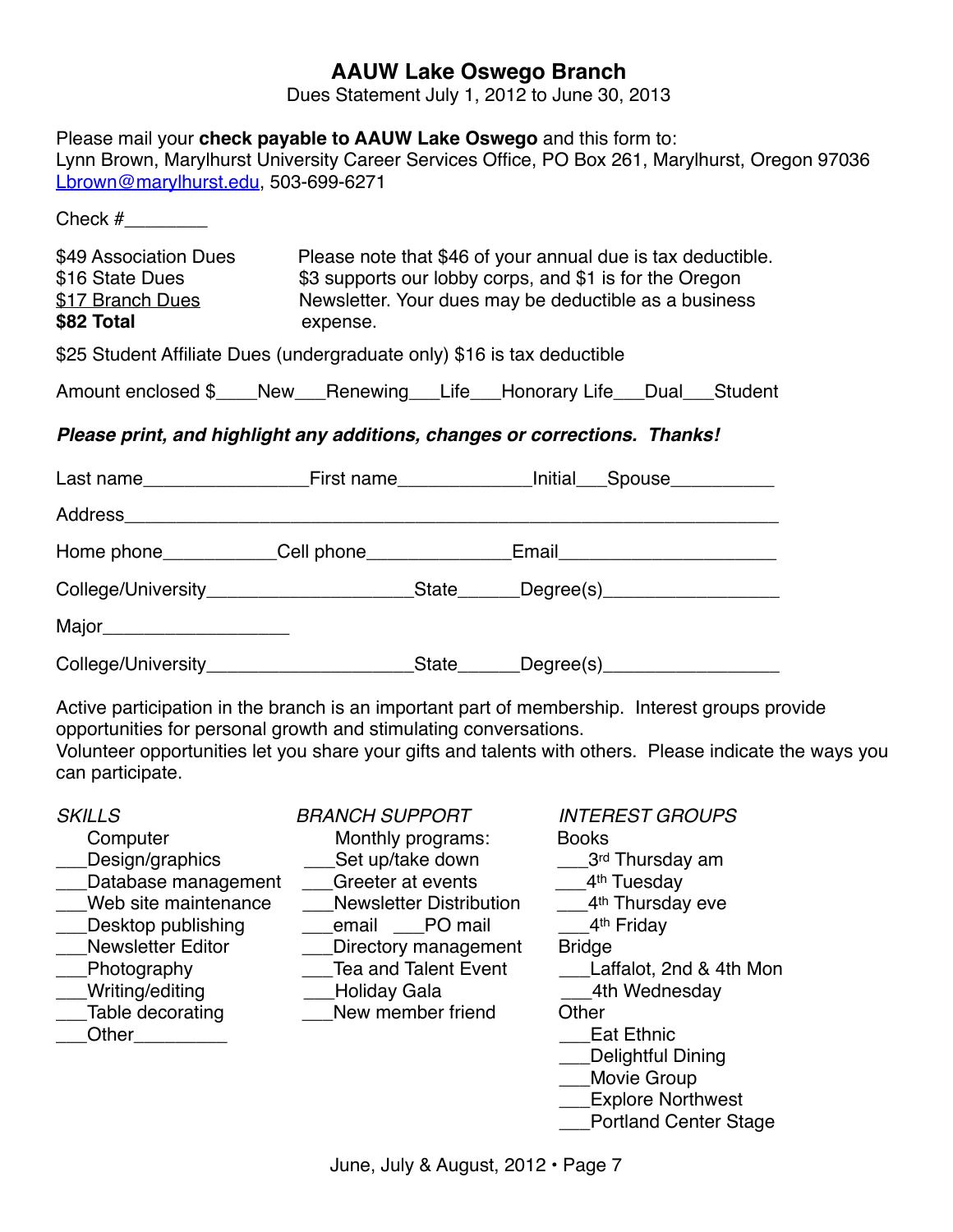# **Interest Groups June, July, & August 2012**

#### **Tuesday Morning Books 4th Tuesday at 11:30 a.m.**

June 26: 11:30 a.m. Szechaun Kitchen, 15450 Boones Ferry, LO Leader: Jo Ann Frost Book: *Diving Bell & the Butterfly*, by Jean Dominique Bauby July 24: planning meeting For more information about this group, contact Dixie Kroupa, 503-697-8028

### **Interpretive Books**

**3rd Thursday at 9:30 a.m.**

June  $21:9:30$  a.m. Hostess: Louise Weiss Leader: Carol Zinsli Book: *Women's Dairies of the Westward Journey*, by Lillian Schissel July 19: 9:30 a.m. Hostess: Vickie Von Tagen Leader: Ann Keddie Book: *A GIft of Love*, by Martin Luther King, Jr. (Great Books) August 16: 10:00 a.m. Annual Book Selection & Lunch Hostess: Cackie Kyle

#### **Thursday Evening Books 4th Thursday at 7:30 p.m.**

June 28: 7:30 p.m. Hostess: TBA Introduction: TBA Book: *Right Turn at Machu Picchu*, by Mark Adams Dutton August 4: 10:00 a.m. Hostess: Barbara McDonald Book Selection for next year. For more information, contact co-chairs Sandra Hoover, 503-635-0952, or Suzanne Kaveckis, 503-678-1641.

#### **Friday Books 4th Friday at 10:00 a.m.**

June 22: 10:00 a.m. Hostess: Annie Arkebauer Presenter: Ann Meyer Book: *The Watery Part of the World,* by Michael Parker.

July 27: Potluck & Book Selection Hostess: Barbara McDonald New members are most welcome to join this book group that meets on the fourth Friday of the month at 10:00 a.m. Call Irene Romero, 503-657-6159, if you would like more information.

#### **Movie Group 2nd Tuesday, times vary**

Meets second Tuesdays of the month. Contact Stephanie Carter, 971-285-5882, or [secarter1@gmail.com](mailto:secarter1@gmail.com) for more information.

#### **Portland Center Stage**

For more information, please call Betty Barber, 503-675-0594, or [barberbc@yahoo.com.](mailto:barberbc@yahoo.com)

#### **Laffalot Bridge 2nd & 4th Mondays 1:00 p.m. - 4:00 p.m.**

For more information, or if you'd like to be added to our email list, please contact Susan Hornung, 503-635-4893, susanhornung@hotmail.com.

#### **Fourth Wednesday Bridge 4th Wednesday at 1:00 p.m.**

Call Betty Hittle, 503-636-7034 for more information about this bridge group which meets at 1:00 p.m. on the 4th Wednesday of the month.

#### **Eat Ethnic 3rd Tuesday at 6:30 p.m.**

We will be meeting on Tuesday, May 15, at 6:30pm. at India House. Spouses and friends are welcome to join us each month for a variety of ethnic foods. Please contact Susan Hornung, at 503-635-4893, or [susanhornung@hotmail.com,](mailto:susanhornung@hotmail.com) if you would like to be put on our email list.

#### **Delightful Dining Dates & times vary**

Delightful Dining will be holding a planning session for the 2012-2013 year in early summer. People who are interested in attending that session or any of the upcoming dinners and would like to but put on the distribution list should contact Jane Taft [\(taft.jane@gmail.com](mailto:taft.jane@gmail.com) or 503-742-1653). Those who can't attend may send Jane suggestions for events.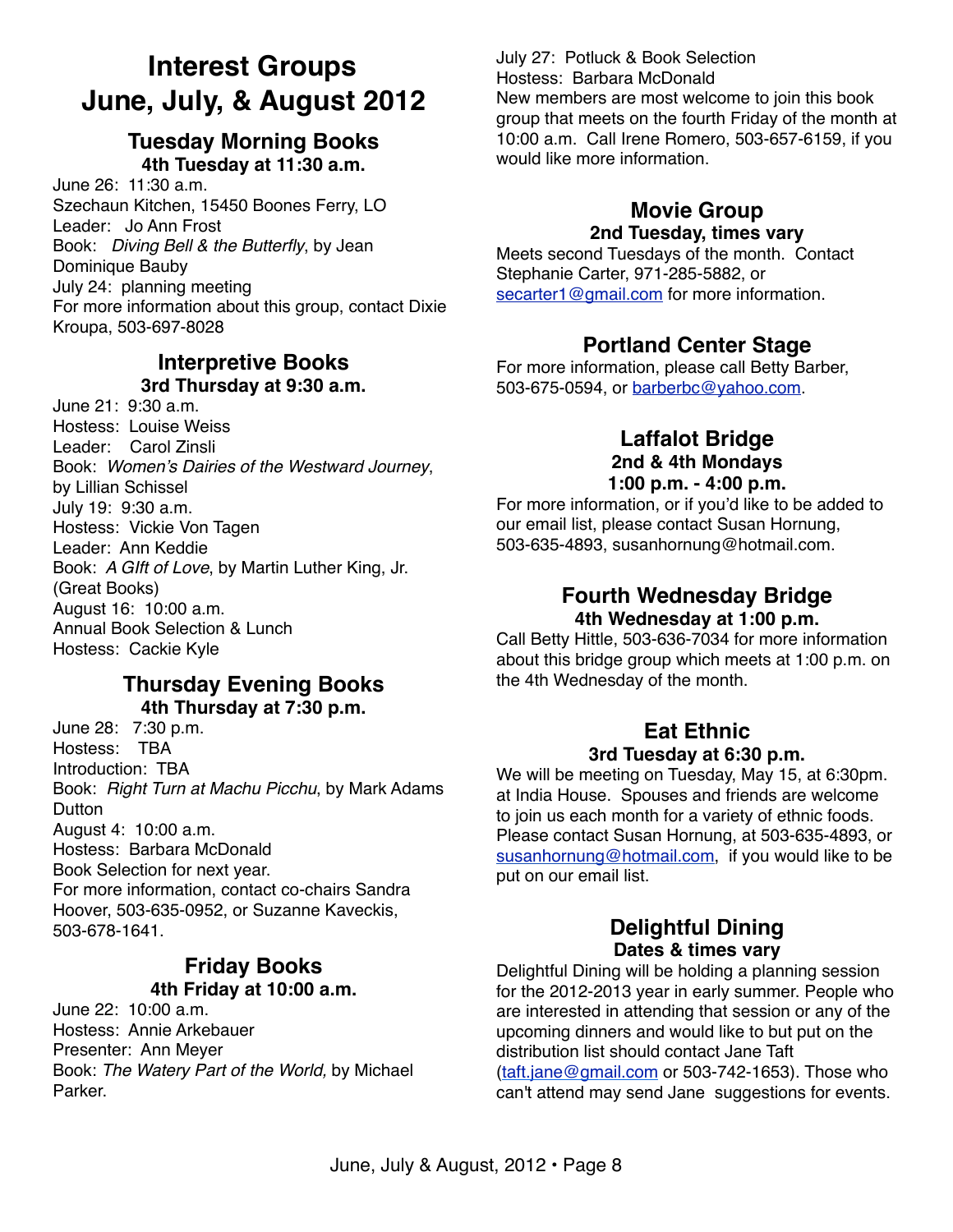# **June 2012 Lake Oswego Calendar**

| <b>Sun</b>      | <b>Mon</b>                | <b>Tue</b>                         | <b>Wed</b>                 | <b>Thu</b>                          | Fri                 | <b>Sat</b>      |
|-----------------|---------------------------|------------------------------------|----------------------------|-------------------------------------|---------------------|-----------------|
|                 |                           |                                    |                            |                                     |                     | $\overline{c}$  |
|                 |                           |                                    |                            |                                     |                     |                 |
| $\overline{3}$  | 41                        | $5 \mid$                           | 6                          | $\overline{7}$                      | 8                   | 9               |
|                 |                           |                                    | Board<br>Meeting           |                                     |                     |                 |
| 10 <sup>1</sup> | 11                        | 12                                 | 13                         | 14                                  | 15                  | 16              |
|                 | Laffalot<br><b>Bridge</b> | Movie Group                        |                            |                                     |                     |                 |
| 17              | 18                        | 19                                 | 20 <sub>l</sub>            | 21                                  | 22                  | 23              |
|                 |                           | Eat Ethnic                         |                            | Interpretive<br><b>Books</b>        | <b>Friday Books</b> |                 |
| 24              | 25                        | 26                                 | 27                         | 28                                  | 29                  | 30 <sub>l</sub> |
|                 | Laffalot<br><b>Bridge</b> | Tuesday<br>Morning<br><b>Books</b> | Wednesday<br><b>Bridge</b> | Thursday<br>Evening<br><b>Books</b> |                     |                 |

# **Lake Oswego July 2012 Calendar**

| <b>Sun</b> | <b>Mon</b>                | <b>Tue</b>                         | <b>Wed</b>                 | <b>Thu</b>                   | Fri                 | <b>Sat</b> |
|------------|---------------------------|------------------------------------|----------------------------|------------------------------|---------------------|------------|
|            | $\overline{2}$            | $\overline{\mathbf{3}}$            | $\overline{4}$             | 5                            | 6                   |            |
|            |                           |                                    |                            |                              |                     |            |
| 8          | 9                         | 10 <sup>1</sup>                    | 11                         | 12                           | 13                  | 14         |
|            | Laffalot<br><b>Bridge</b> | Movie Group                        |                            |                              |                     |            |
| 15         | 16                        | 17                                 | 18                         | 19                           | 20 <sub>l</sub>     | 21         |
|            |                           | <b>Eat Ethnic</b>                  |                            | Interpretive<br><b>Books</b> |                     |            |
| 22         | 23                        | 24                                 | 25                         | 26                           | 27                  | 28         |
|            | Laffalot<br><b>Bridge</b> | Tuesday<br>Morning<br><b>Books</b> | Wednesday<br><b>Bridge</b> |                              | <b>Friday Books</b> |            |
| 29         | 30 <sup>l</sup>           | 31                                 |                            |                              |                     |            |
|            |                           |                                    |                            |                              |                     |            |